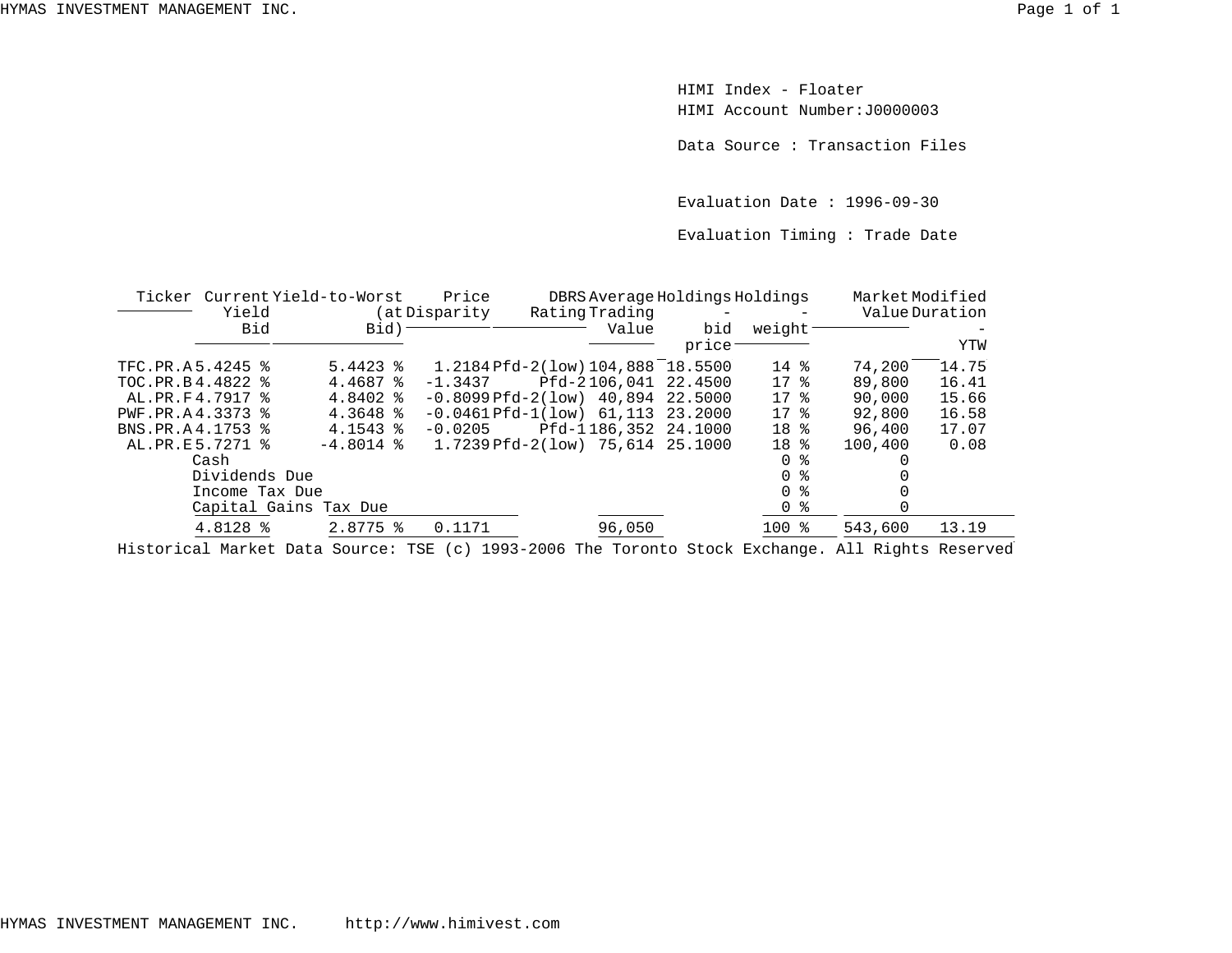HIMI Index - Op Ret HIMI Account Number:J0000004

Data Source : Transaction Files

Evaluation Date : 1996-09-30

Evaluation Timing : Trade Date

|                    |                 | Ticker Current Yield-to-Worst | Price         | DBRS Average Holdings Holdings Market Modified |         |                   |                |      |
|--------------------|-----------------|-------------------------------|---------------|------------------------------------------------|---------|-------------------|----------------|------|
|                    | Yield           |                               | (at Disparity | Rating Trading                                 |         | $\qquad \qquad -$ | Value Duration |      |
|                    | Bid             | Bid)                          |               | Value                                          | bid     | weight            |                |      |
|                    |                 |                               |               |                                                | price   |                   |                | YTW  |
|                    | NA.PR.I6.4612 % | $6.5890$ %                    | 0.5221        | Pfd-2n112,081                                  | 25.1500 |                   | 4 $$100,600$   | 6.07 |
|                    | CM.PR.L5.8468 % | 5.6926<br>နွ                  | 0.0000        | Pfd-1(low)n 225, 724                           | 25.4500 |                   | 4 %101,800     | 7.47 |
| NSI.PR.A5.8594 %   |                 | $5.3627$ %                    | 0.0000        | Pfd-2(low) 76,048                              | 25.6000 |                   | 4 $$102,400$   | 3.54 |
| CU.PR.V5.0962 %    |                 | $3.8642$ %                    | $-0.0137$     | 57,850<br>$Pfd-1(low)$                         | 26.0000 |                   | 4 $$104,000$   | 2.40 |
|                    | W.PR.D7.6952 %  | $-45.4962$ &                  | $-1.1457$     | $Pfd-2(low)$ 45,747                            | 26.2500 |                   | 4 $$105,000$   | 0.09 |
| LB.PR.C7.3533 %    |                 | 7.0273 %                      | 0.8729        | Pfd-2(low) 37,907                              | 26.3500 |                   | 4 % 105, 400   | 6.34 |
| BNS.PR.D8.7595 %   |                 | 3.2879<br>ႜ                   |               | $0.0198$ $Pfd-1(low)n491,809$                  | 26.4000 |                   | 4 % 105,600    | 1.04 |
| BCE.PR.P6.0038     |                 | $5.0591$ %                    | 0.1631        | Pfd-2(high) 157,361                            | 26.6500 |                   | 4 $$106,600$   | 4.87 |
| BNS.PR.H6.2985 %   |                 | 5.6973<br>ႜ                   |               | $-0.0084$ $Pfd-1(low)n108,745$                 | 26.8000 |                   | 4 $$107.200$   | 6.89 |
| GWO.PR.A6.9832 %   |                 | 4.3703 %                      |               | 0.0000 Pfd-1(low)n 52,716                      | 26.8500 |                   | 4 $$107,400$   | 2.28 |
| LON.PR.D6.7148 %   |                 | $5.7590$ %                    |               | $0.3052$ Pfd-1(low)n 33,576                    | 27,0000 |                   | 4 $$108,000$   | 5.06 |
| $LON.PR.E6.6667$ % |                 | 5.7086<br>န္                  |               | $0.2377$ Pfd-1(low)n 36,241                    | 27.0000 |                   | 4 %108,000     | 5.07 |
| BNS.PR.G6.4815     | ႜ               | 5.7985<br>ႜ                   |               | 0.0159 Pfd-1(low)n 95,131                      | 27,0000 |                   | $4$ $*108,000$ | 6.69 |
| PWF.PR.C6.4695     |                 | 5.6982<br>ႜ                   |               | $0.0000$ Pfd-1(low)n 47,682                    | 27.0500 |                   | 4 $$108,200$   | 5.49 |
| BNS.PR.E6.5495     |                 | 5.4135 %                      |               | $-0.0567$ Pfd $-1(low)n$ 68,564                | 27.3000 |                   | 4 % 109, 200   | 5.32 |
|                    | CM.PR.K6.4103 % | $5.2839$ $%$                  |               | $-0.5323$ Pfd $-1(low)n$ 86,536                | 27.3000 |                   | 4 % 109, 200   | 3.65 |
| CFS.PR.B6.6474 %   |                 | $5.7258$ %                    |               | $0.0000Pfd-2(hiqh)n 50,633$                    | 27.6500 |                   | 4 %110,600     | 5.37 |
|                    | RY.PR.J6.4195 % | 5.4649<br>ႜ                   |               | $-0.0487$ Pfd $-1(1ow)$ n 113,307              | 27.6500 |                   | 4 % 110,600    | 5.63 |
| BNS.PR.F6.4079 %   |                 | 5.4326<br>န္                  |               | $-0.4539$ Pfd $-1(1ow)$ n 134,425              | 27.7000 |                   | 4 % 110,800    | 6.42 |
|                    | TD.PR.H6.3393 % | $5.5086$ %                    |               | $-0.4744$ Pfd $-1(low)n$ 80,164                | 28,0000 |                   | 4 $$112,000$   | 6.32 |
| NA.PR.G7.7847 %    |                 | $6.3043$ $8$                  | 0.4870        | Pfd-2n 25,131                                  | 28.1000 |                   | 4 $$112,400$   | 4.30 |
| RY.PR.G7.4431 %    |                 | 4.1835 %                      | $-0.4868$     | Pfd-1(low) 49,596                              | 28.5500 | 4                 | \$114,200      | 2.77 |
| BMO.PR.E7.4751 %   |                 | 4.1491 %                      |               | $-0.7845$ Pfd-1(low)n141,077                   | 30.1000 | 5                 | \$120,400      | 3.69 |
|                    | RY.PR.H7.4503 % | 4.6682 %                      | $-0.4930$     | Pfd-1(low)n 236,982                            | 30.2000 | 5                 | \$120,800      | 4.19 |
|                    | Cash            |                               |               |                                                |         | $\Omega$<br>⊱     | 0              |      |
|                    | Dividends Due   |                               |               |                                                |         | ٩,<br>$\Omega$    | 0              |      |
|                    | Income Tax Due  |                               |               |                                                |         | ୫<br>$\Omega$     | $\Omega$       |      |
|                    |                 | Capital Gains Tax Due         |               |                                                |         | ៖<br>$\Omega$     | $\Omega$       |      |
|                    | 6.7471 %        | $3.2508$ %                    | $-0.0867$     | 106,925                                        |         |                   | 1002,608,400   | 4.62 |
|                    |                 |                               |               |                                                |         |                   |                |      |

Historical Market Data Source: TSE (c) 1993-2006 The Toronto Stock Exchange. All Rights Reserved